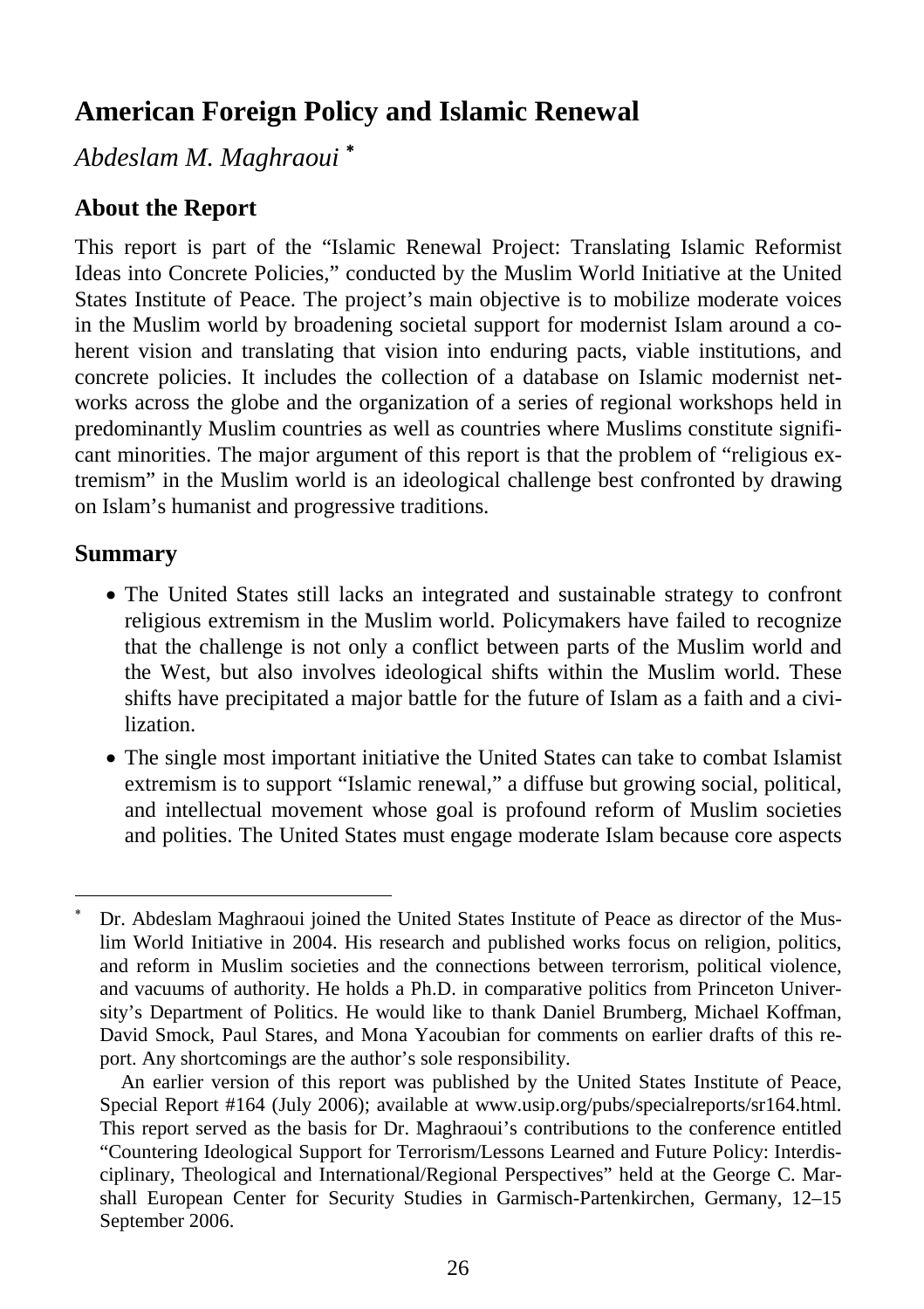of the religion have an enormous moderating and modernizing potential that policymakers have overlooked.

- Previous efforts to address the challenges of the Muslim world have often contradicted one another and worked at cross-purposes. There is a visible misunderstanding of the region's political culture, particularly regarding the questions of terrorism, extremism, and political reform. Security cooperation with authoritarian regimes to deal with the terrorist threat has reinforced negative attitudes about the United States and its policies.
- Efforts to promote democracy are likely to empower fundamentalists in many Muslim states. Free elections, while desirable in principle, may not be the best mechanisms to negotiate substantive political issues, and deep suspicion toward formal state authority structures persists in Muslim societies.
- Islamic renewal seeks to reclaim the religion's heritage from extremist, traditionalist, and fundamentalist groups. Today's reformers have a long history and cultural tradition to draw upon. From the early period of Islam, when the Prophet Muhammad saw himself as a religious reformer, to the adoption of modern public and international law, Islam has shown great potential to adapt and modernize. Today the movement exists on the ground and has the capacity to make coherent a scattered cluster of reformist ideas on social and political issues.
- U.S. policy could tip the balance between extremist and modernist interpretations of Islam and seize a great opportunity for constructive engagement. The U.S. strategy should be to support the renewal movement, which could reform Islam and mobilize Muslim constituencies against religious extremism.
- Policy priorities should be to promote Muslim modernist works and ideas, engage the rising moderate Islamist parties on normative grounds, and put more emphasis on substantive social, educational, and religious reforms. As fault lines become apparent, U.S. agencies already are taking sides by supporting moderate Islamic leaders over others.

# **Introduction**

Over five years after 9/11, the United States still lacks an integrated and sustainable strategy to confront religious extremism in the Muslim world. The challenges in Iraq and uncertainties in Afghanistan are raising doubts about the current thrust of the "Global War on Terrorism." The prospect of electoral victories by hard-line Islamists is dimming the hope that efforts directed at promoting democracy will produce moderate regimes that desire good relations with the United States. Nor have attempts to win "hearts and minds" through public diplomacy yielded significant results. A June 2006 Pew Global Attitudes survey shows that unfavorable opinions of the United States are still widespread in five traditionally moderate Muslim countries (Indonesia, Jordan, Lebanon, Pakistan, and Turkey).

Missing from U.S. policies is the recognition that the challenge comes not only from extremist Islam's conflict with Western modernity but also from ideological con-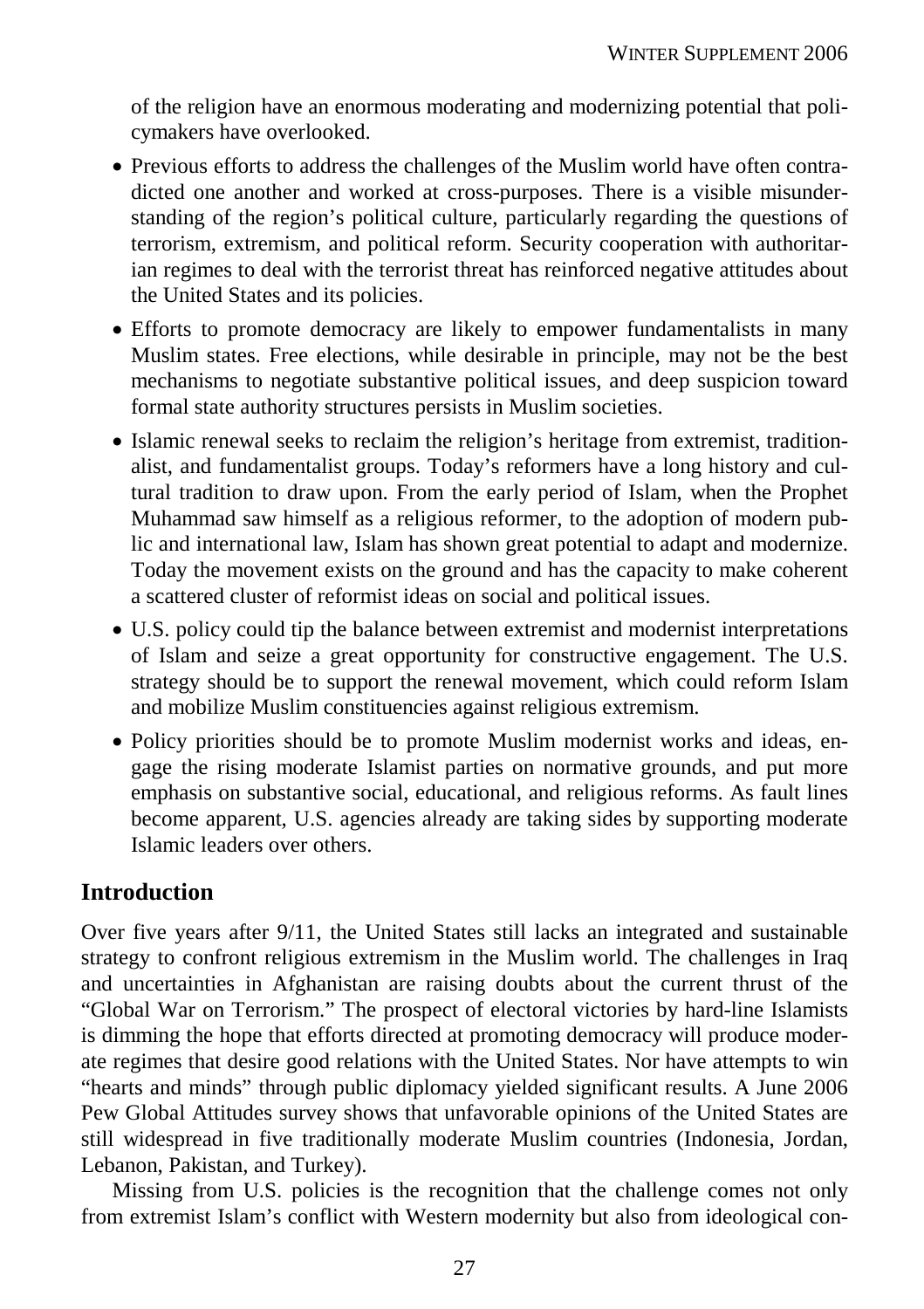flicts inside the Muslim world. A simmering, historically rooted battle *within Islam* pits modernists against radical Islamists. Following the 1979 Islamic revolution in Iran, conservative Sunni regimes unleashed their own brand of puritanical Islam to counter the growing ideological influence and political dynamism of the Shiite revolution. Saudi financial largesse and Wahhabist ideology, a doctrine that advocates a literal, legalistic, and purist interpretation of the Koran, have influenced the Sunni response to the Shiite challenge.

Sunni extremists have gained ground during the past three decades as a result of the poor social and economic performance and repressive nature of many Muslim political regimes. The three Arab Human Development Reports published by the United Nations between 2002 and 2004 show the Arab part of the Muslim world lagging behind other regions in social opportunity, knowledge, and good governance.<sup>1</sup> Fragmentation of religious authority in Sunni Islam and official religious scholars' reluctance or failure to reinterpret Islamic laws are also serious problems. With no institutionalized authority comparable to the Catholic papacy and the Shiite *velayat-e faqih* (rule of the jurist), in Sunni Islam an independent legal scholar, a respected preacher, or even a fanatic can issue a *fatwa* (a religious edict or opinion). Although the vast majority of *fatwas* issued on any given day are about mundane matters and have nothing to do with politics or violence, they undermine the authority of official religious institutions, who in turn use the prevailing "anarchy of *fatwas*" to monopolize and limit the scope of *ijtihad*, or reasoned interpretation.

Standard economic and political reform policies, often touted as the solution to the Muslim world's problems, are necessary but no longer sufficient to address a crisis of this magnitude. Perhaps a freer political environment and social and economic incentives could have reinforced ideological moderation if they had been implemented decades ago.

Today, however, the major battle is for the soul of Islam, and will require substantive, normative, and institutional reforms. The outcome of this religious and ideological contest will be determined by the balance of power and influence between radical Islamists, bent on imposing a puritanical form of Islam through intimidation and violence, and moderate Muslims who aim to renew Islam from within.

The single most important step the United States can take to combat Islamist extremism is to support "Islamic renewal," a recent, diffuse but growing social, political, and intellectual movement that aims to cultivate modern norms and address modern needs by drawing on Islamic traditions. Its objective is the profound reform of Muslim societies and polities. Although they do not constitute an ideologically homogenous and uniformly committed movement, various actors with similar agendas and significant social backing are involved. The movement may include women's groups, such as the Sisters in Islam networks in Indonesia and Malaysia, AISHA Arab Women Forum, Karamah: Muslim Women Lawyers for Human Rights, or the anonymous group of

 $\frac{1}{1}$  Arab Human Development Report 2002, *Creating Opportunities for Future Generations*; 2003, *Building a Knowledge Society*; 2004, *Freedom and Good Governance* (New York: United Nations Development Program).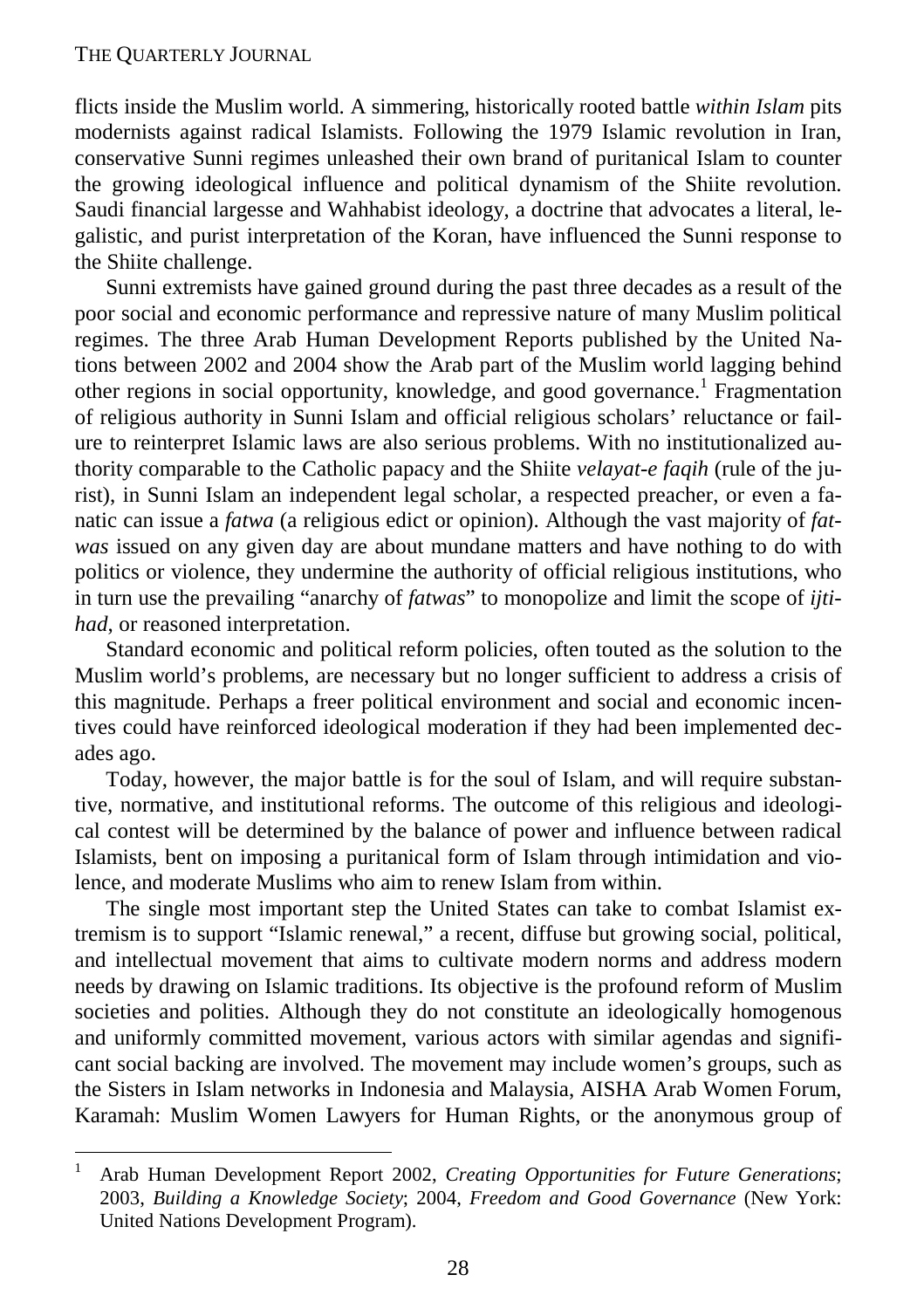progressive Muslim women that published "Claiming our Rights: A Manual for Women's Human Rights Education in Muslim Societies." It includes moderate Islamist parties—such as Egypt and Jordan's *wasat* parties—that call for "self-reform," and Turkey and Morocco's Justice and Development parties, which define themselves as modern political actors taking progressive Islamic positions. And it includes hundreds of active democracy networks (such as the Philippine Council for Islam Democracy, the U.S.-based Center for the Study of Islam and Democracy, or the International Center for Islam and Pluralism in Jakarta), and lively Web sites that foster international communication and transmission of progressive Islamic ideas (such as Liberal Islam Network, LiberalIslam.net, IslamOnline.net, ProgressiveIslam.org).

In general, the Islamic renewal movement comprises four broad groups. Proponents of "civic Islam" include civil society organizations that advocate gender equality, human rights, social responsibility, the protection of the environment, and similar social issues but make no overt claim to political power. Referring to the progressive teachings of Islam, they call on regimes to enact reforms and respect basic rights. Proponents of "Islam and democracy" include parties and movements that see no incompatibility between Islamic values and teachings and modern democratic principles. This group advocates participation in the political process, with the goal of achieving power and applying political reforms on the basis of Islamic principles. Proponents of "reforms within Islam" include leading religious figures, scholars, and academic institutions that call for the reinterpretation of Islamic laws, a historical reading of Islam and the Koran, and the modernization of Islamic knowledge. "Culturally modern Islam" developed mainly among Muslim communities living in the West. These diaspora groups and organizations, which try to articulate a "Western Islamic identity," see no tension between being a Muslim and a citizen of a Western democracy. Tying these diverse actors together is their commitment to modernize Islamic institutions, traditions, and practices.

In some instances the Islamic renewal movement also includes governments. In Malaysia, for example, Prime Minister Abdullah Badawi uses his country's broad and entrenched tradition of democratic Islam as a model to call for religious moderation throughout the Muslim world. In Morocco, the monarchy applied progressive interpretations of specific clauses in Islamic law to reform the family code and grant women equal civil rights in 2004. In a parallel effort, the government opened one of Morocco's most prestigious seminaries to women, and some fifty women imams and preachers (*murshidat*) graduated in 2006; sixty more enrolled that year. This is a first in Islamic history, and a major breakthrough for a conservative society in which women have been excluded from the public sphere. Thanks to the education ministry's revision of school curricula and textbooks, Moroccan children learn about religious freedom and tolerance, universal principles of human rights, minority rights, and gender equality. The revisions draw on both international agreements and Islamic principles. To carry out these reforms, the monarchy carefully chose the language to explain the changes and involved institutions from civil society, religious scholars, political parties, the government, and the parliament.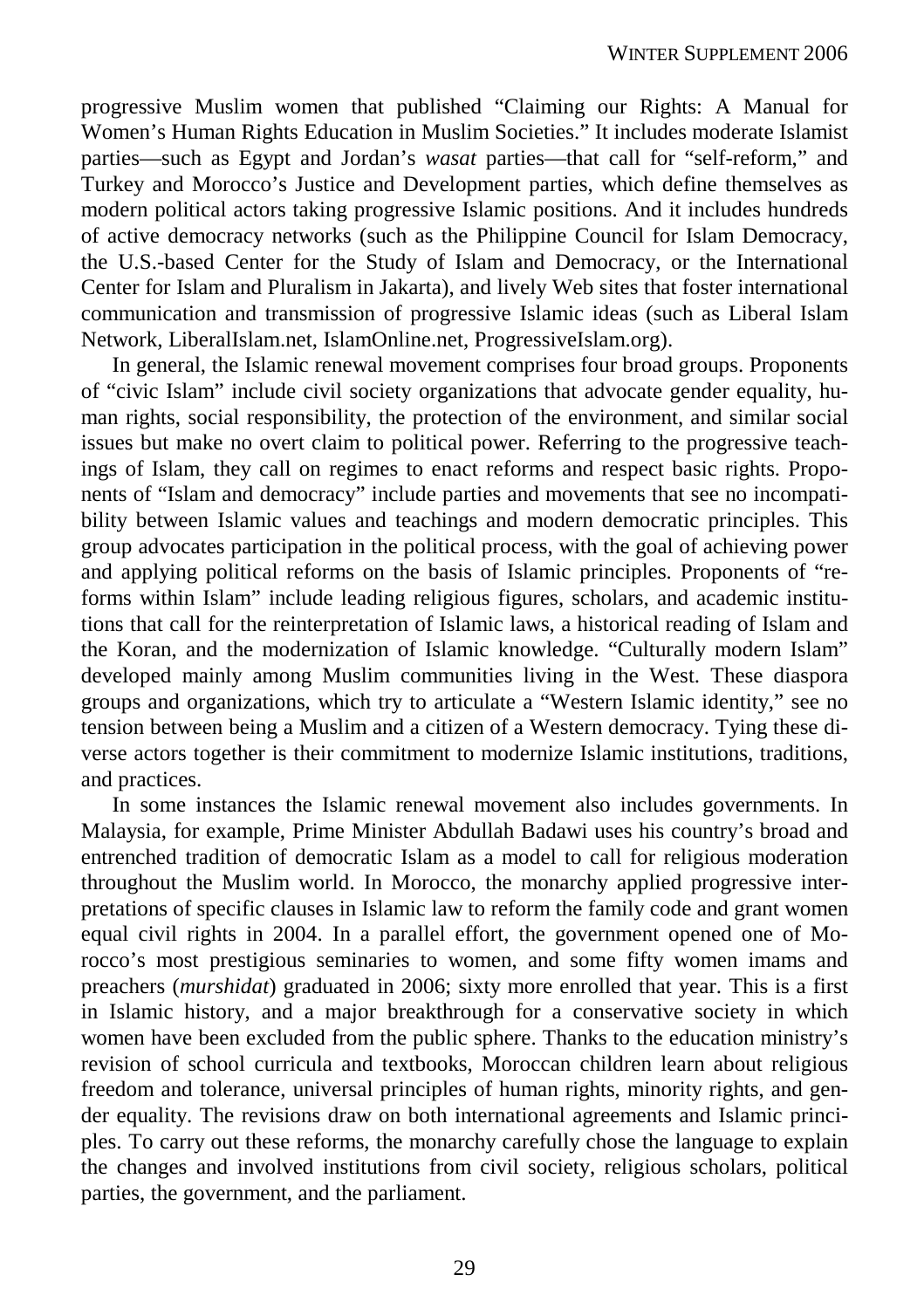The United States is well positioned to support this movement and engage "moderate" Islam. Contrary to common perceptions in the West, the word "moderate" accurately describes the vast majority of Muslims, who reject violence, yearn for justice and accountable governance, and value Muslim traditions of family, knowledge, and prosperity. An oft-cited saying of the Prophet Muhammad honors any Muslim who bequeaths "good offspring, useful knowledge, or honestly earned wealth." Emphasizing these aspects of Islam will discredit the extremists' message of hate, despair, and destruction. Moreover, these aspects of Islam have an enormous potential for religious moderation that the United States is better placed to understand and appreciate than secular Europe, communist China, nationalist Russia, or the region's repressive governments. Among all liberal democracies, the United States shows the broadest social and political support for religious compassion, religious figures and institutions, religiously-based charities, and even virtuous politics. Yet, many U.S. policymakers and strategists have overlooked Islam's ethical appeal.<sup>2</sup>

The United States can support reforms in the Muslim world by refocusing its already existing programs under the rubric of the U.S. Agency for International Development (USAID), its democratization projects, and its public diplomacy initiatives to pay more attention to ongoing ideological conflicts. These reforms are more likely than forced regime change, democratic elections, or skilled marketing of U.S. foreign policies to build open and peaceful Muslim societies and good U.S.-Muslim relations.

This report discusses the inadequacy of current U.S. policies toward the Muslim world in light of the internal ideological conflicts within Islam that are currently under way. We then develop the idea of "Islamic renewal." The third section outlines specific recommendations for the U.S. government and other international actors.

A definitional note: "Islamist" political parties and movements seek to legitimate or overturn a political order on the basis of their interpretation of Islamic principles. "Extremist" groups eschew nonviolence in the name of the principles of the pious ancestors (*al-salaf al-salih*) and literal interpretation of the Koran. "Moderate" parties and movements accept and apply human reason to Islamic principles, law or precedents. They see no incompatibility between participation in the modern political process and Islamic values. Within both camps, theological variations and differing degrees of "extremism" and "moderation" are the products of local power relations.

### **Current U.S. Policies**

1

Since 11 September 2001, there has been no lack of ideas and initiatives present in the United States to confront challenges from the Muslim world. Three efforts have received special attention from the Bush Administration and in public discourse: the "Global War on Terrorism" (GWOT), the Middle East Partnership Initiative (MEPI) to promote democratic reform, and the public diplomacy campaign to improve America's image in the Muslim world.

<sup>2</sup> Roxanne Euben, *The Enemy in the Mirror: Islamic Fundamentalism and the Limits of Western Rationalism* (Princeton, NJ: Princeton University Press, 1999).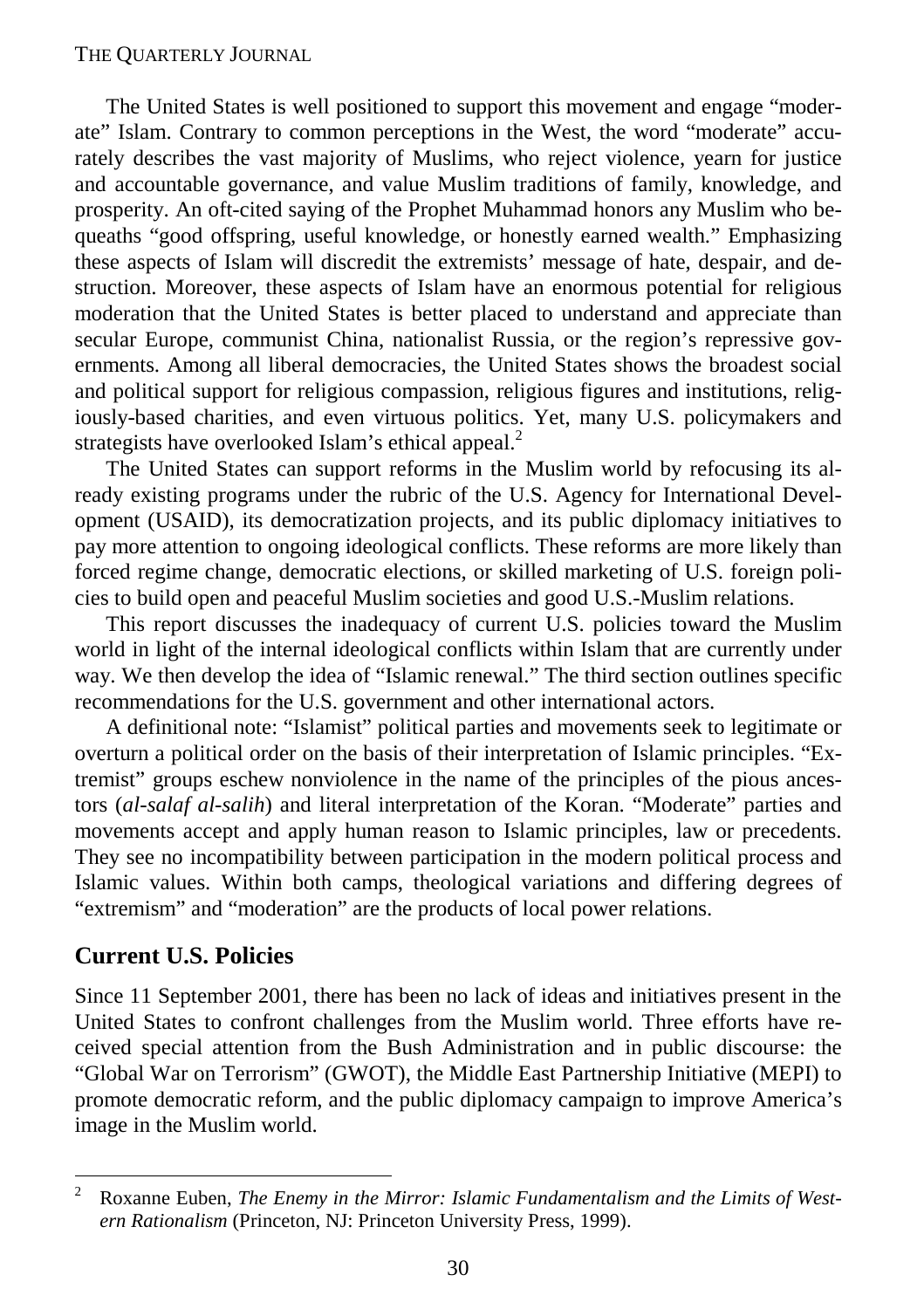The components and declared objectives of these three efforts often conflict with one another. For example, the global war on terrorism requires the cooperation of security services that form the backbone of authoritarian regimes in Muslim countries. Such cooperation undermines both democratic ambitions within those nations and the effort to change negative attitudes about the United States in the Muslim world. This effort conflicts with one of MEPI's major objectives: to push for political reforms and free elections. But free elections in some states are likely to bring Islamic fundamentalists to power. Such an outcome seems to conflict with the anti-terrorism strategy that conflates various Islamist groups into a monolithic threat, regardless of their political, ideological, or strategic motivations. Furthermore, one of the major tasks of public diplomacy is to discredit the extremists' message by promoting credible moderate voices. Yet these come from moderate Islamist parties or organizations that are often under the scrutiny of local governments, and may never be granted a U.S. visa or entry into the United States.

The U.S. strategy toward the Muslim world also reflects a misunderstanding of its political cultures. The war on terrorism is a primary example. Because the ideological and political differences among Islamic groups are still misunderstood or too subtle to warrant attention, the tendency has been to use terms such as *jihadists*, *Salafists*, or *extremists*, regardless of context. Yet, empirical evidence from various countries points to a discernable pattern of ideological radicalization and a parallel shift to violence every time Islamist parties with a reformist agenda are weakened. Being aware of these patterns and shifts is important to understanding ideological extremism and combating terrorism.

For example, the first violent radical group in the twentieth-century Muslim world emerged as the result of a split among Egypt's Muslim Brotherhood (or *Ikhwan*) in the 1970s. Members of *Al-Takfir wal-Hijra* (Excommunication and Exodus) broke with the Muslim Brotherhood after successive Egyptian governments rejected its reformist agenda and killed its leaders or sent them to jail. In addition to fighting the regime, the group's objective was to "cleanse" Egyptian society through *takfir*, or excommunication, a violent doctrine that targets alleged Muslim apostates. This major ideological break with traditional Islamist reformist movements paved the way for a potent alliance with the Salafists and their global agenda. The Egyptians Ayman al-Zawahiri, Al Qaeda's second-in-command, and Sheikh Omar Abdel Rahman, the blind cleric convicted of planning the World Trade Center bombing in 1993, emerged from this ideological rupture. They led *al-Jihad al-Islami* and *Jama'at al-Jihad*, which also split from the Muslim Brotherhood in the 1970s.

The pattern of political exclusion, ideological radicalization, and the ensuing emergence of links between groups fighting local "infidels" and Salafists fighting external "infidels" can be seen in other situations. The banning of the Islamic Salvation Front in Algeria after it won local and national elections in 1990 and 1991 led to the emergence of two violent organizations, the Armed Islamic Groups and the Salafist Group for Call and Combat. Both embraced a *takfiri* ideology that was behind many of the killings of civilians during the 1990s. At least one of these groups has been linked to international terrorist networks.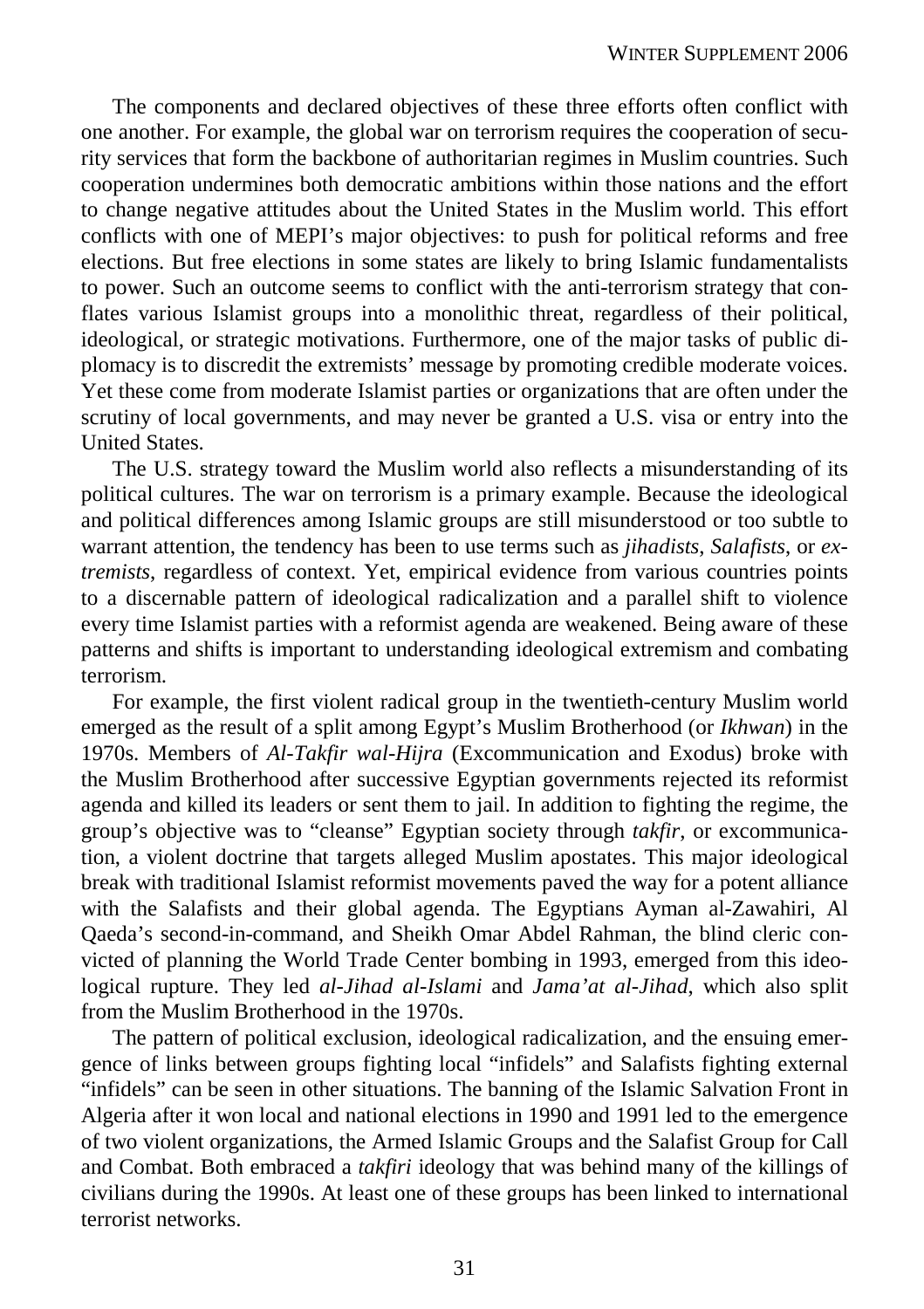The same split explains the emergence of and links between two Moroccan groups, the Straight Path and the Salafist Group for Call and Combat, to global terrorism; their members were convicted in the Madrid and Casablanca terrorist attacks. When the reformist movement *al-Adl wal-Ihssan* and the Justice and Development Party made no headway during the monarchy's guided political opening of the 1990s, various *takfiri* groups emerged in Fez, Sale, Tangiers, and Casablanca. In 2002, for example, extremists assassinated more than 166 civilians during illegally organized "apostasy trials" in Morocco. These examples show that, in order to understand religious extremism in the Muslim world, it is critical to take ideological shifts and conflicts into account. However, because the global war on terrorism is not sharply focused, analysts could reinforce the dominance of the Salafi jihadist camp by lumping together diverse groups under the same rubric.

Democracy promotion policies in the region also reflect a lack of understanding. The equation of democratic reforms with free parliamentary elections assumes the intrinsic legitimacy of formal political institutions as an arena in which national actors can negotiate interests and resolve conflicts facing the community. Yet every survey conducted in Muslim societies, including Arab, non-Arab, African, and Asian countries, suggests that they harbor deep and widespread suspicion of formal political authority.<sup>3</sup> This suspicion is unlikely to disappear with the democratization of the political process. Throughout Islamic history, political leaders have not enjoyed the esteem granted to religious scholars, tribal chiefs, or mystics who kept a distance from state power.

One lesson to be drawn from Iraq, for example, is that the formal political process, which privileges majority rule over traditional consensus, might not be the best mechanism for negotiating divisive substantive issues. Religious councils, tribal chiefs, charismatic leaders, local assemblies, and similar informal bodies can be more effective in reinforcing political legitimacy through popular consultation, negotiation, and concessions.

Finally, efforts to improve the United States' image in the Muslim world must go beyond influencing Muslim public opinion through better communication. We cannot assume that Muslims would change their attitudes if the United States simply changed the packaging of its policies and values.

There is a need for a new vision and a grand strategy to serve the mutual interests of the United States and the Muslim world. At the core of that vision and strategy should be the idea of *tajdid*, or renewal of Islam by modernist Muslim scholars and thinkers for the benefit of Muslim societies. This is not a zero-sum game; the United States *can* help itself by helping the Muslim world.

 $\frac{1}{3}$  Ronald Inglehart, "The World Views of Islamic Publics in Global Perspective," *World Values Survey Research Papers* 06-02 (Irvine, CA: Center for the Study of Democracy, 20 May 2006).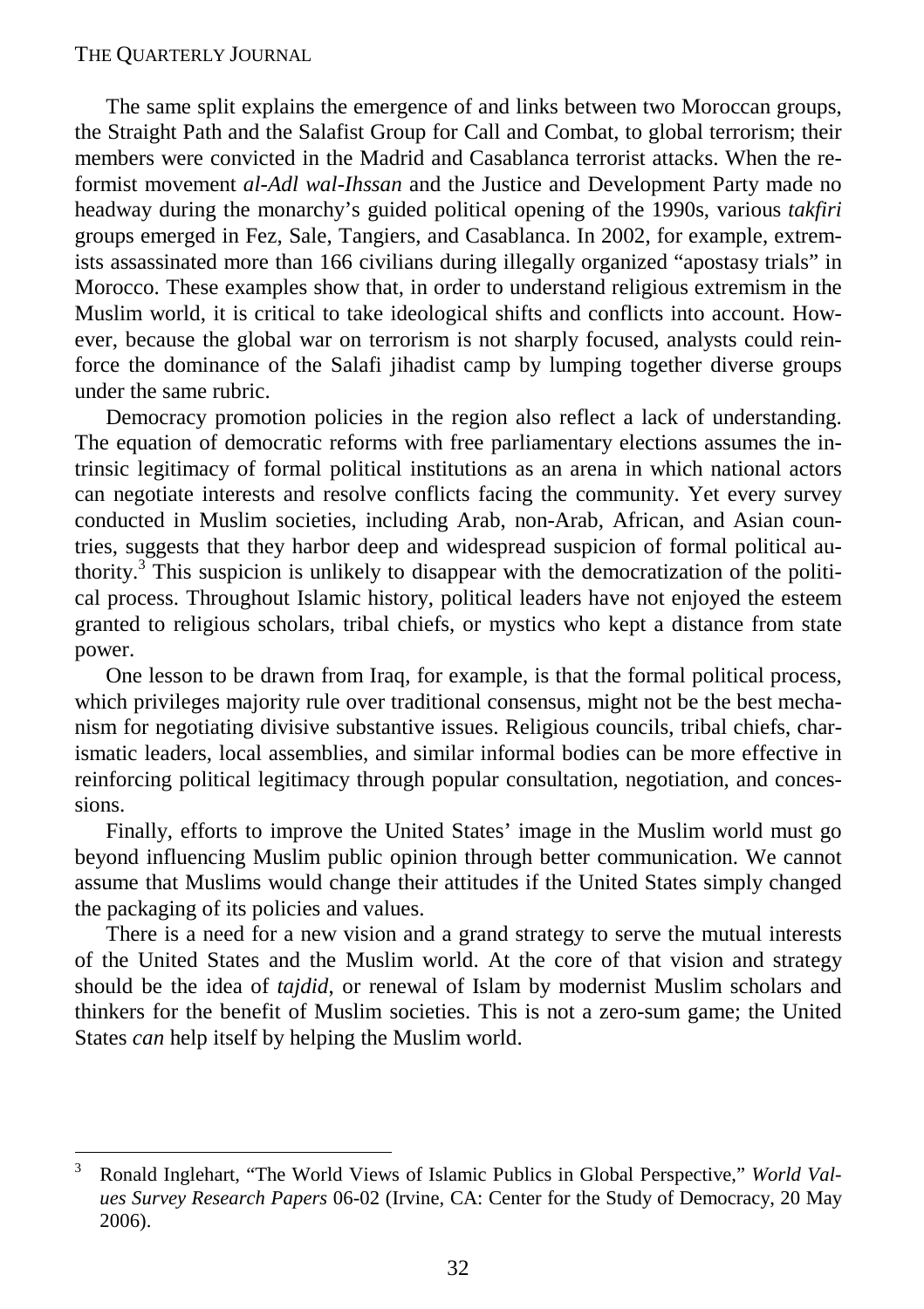### **What is** *Tajdid***, or Islamic Renewal?**

The term *Islamic renewal* describes the systematic reconsideration and rationalization of Islamic doctrines, institutions, beliefs, and practices. Many individuals and institutions are involved in the movement. Although not formally connected, their efforts coalesce around research centers, individual scholars, modernist religious figures, moderate religious organizations, political parties, and activist Web sites scattered throughout the Muslim world and the Muslim diaspora in the West. While geographically diffuse and lacking a coherent agenda, these efforts have two overarching purposes. The first is to reclaim the Islamic heritage from traditional clerics (associated with autocratic states), extremist Islamist groups (bent on waging holy war against the West and their own "adulterated" societies), and fundamentalist movements (whose goal is to apply strict *sharia* law once they gain power through democratic elections or through informal *da'wa*—a religious call to fellow Muslims to abide by Islamic principles). The major fault lines between modernist Muslim reformers and radical Islamists include the sources of law in the country, the role of religion in public life, gender equality, the foundations of government, the balance between individual and collective rights, and relations with other religions. The reformists' second goal is to adapt Islamic principles, values, and institutions to the modern world while recognizing the importance of Islam as a cultural frame of reference.

In the Western context, the idea of "Islamic renewal" recalls the Christian Reformation. This frequently used analogy requires a word of caution, however. First, Islam does not have a church to be reformed and separated from the state, and it does not have a single religious leader, such as the pope, from whom religious scholars can dissent. Furthermore, the history of the Christian Reformation is not linear and coherent, as is conventionally assumed. Any analogy would have to specify the geographical location, historical context, and sociological strand of various Christian Reformations at different times and places. Finally, while the Christian Reformation analogy might render intelligible what the Muslim world is going through, it could create false political expectations and posit an erroneous evolutionary model.<sup>4</sup>

At the same time, the idea of "Islamic renewal" may evoke in Western popular understanding the specter of Islamic fundamentalism wrapped in legal garb. So we must distinguish the renewal movement from both the conservative Islamist parties that seek to establish *sharia* through democratic elections and the more moderate Islamist parties that advocate a modern social and political agenda. Conservative Islamist parties use the modern political process as a peaceful means to establish and legitimate a traditionalist Islamic state, economy, and society. Although moderate Islamic parties are forward-looking and do not advocate strict application of *sharia*, their main objective is still to achieve political power. That objective may involve building alliances with religious conservatives and curtailing basic democratic rights if necessary. Hence,

 4 The example of Reform Judaism is particularly relevant to Muslim diasporas in Europe and America. See, for example, Dana Evan Kaplan, ed., *The Cambridge Companion to American Judaism* (New York: Cambridge University Press, 2005).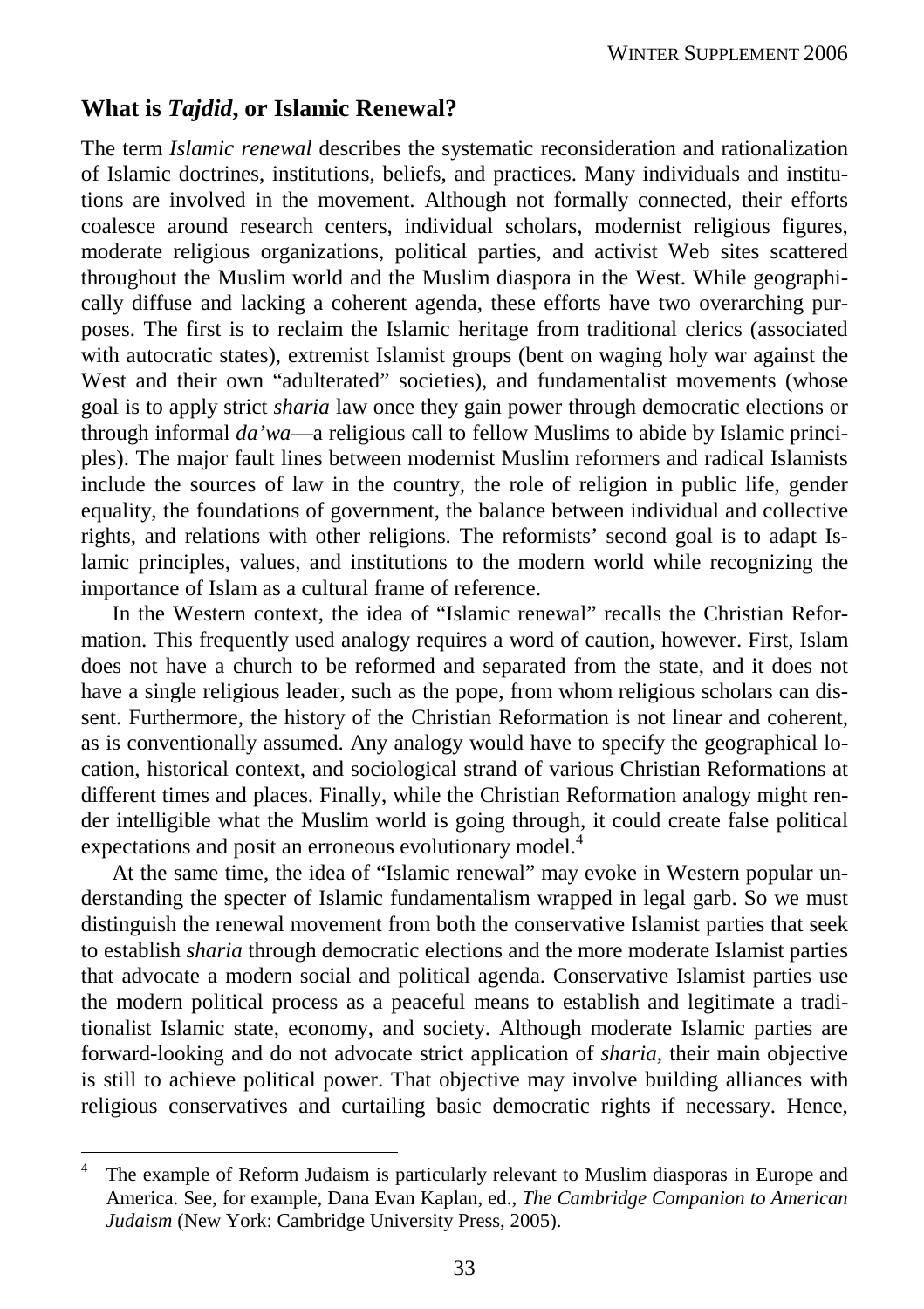without a broad modernist worldview, even moderates may fall back on conservative, populist ideologies to secure votes during severe domestic or external crises (such as Bangladesh in 1991, Indonesia in 2004, Malaysia in 1999, Pakistan in 1990 and 1993, and Turkey in 1995 and 1999).

As a strategy, "Islamic renewal" can bring coherence to a significant but scattered cluster of Muslim reformist ideas and tie them to a social and political agenda that includes reform of family codes to give women equal rights; revisions of textbooks to teach human rights and religious pluralism; and modernization of Islamic charities, schools, and consultative traditions. The movement is already a fact on the ground. Various influential Arab and Muslim reformists, including secular human rights and women's groups, consider modernist Islamic values as a means to advocate broadbased social and political change.<sup>5</sup> This is a promising development that also holds great potential for U.S. engagement in the region.

### *A Culturally Viable Movement*

Reformers in the Muslim world always have drawn on Islamic traditions. The concepts of renewal (*tajdid*), reform (*islah*), and renaissance (*nahda*) are firmly rooted in Islamic history. Efforts to renew and reform Islam thus continue a long tradition. The modernizing movement can draw on many historical precedents.

In the early period of Islam, the Prophet Muhammad saw himself primarily as a religious reformer with an egalitarian social agenda. Muhammad's attention to the need for reform and renewal is recorded in a prophetic saying (*hadith*) that explicitly calls upon Muslims to renew their faith at the beginning of each century.

During the medieval period, the expansion of Islam from seventh-century Arabia to twelfth-century Asia, Europe, and Africa brought Muslims into contact with diverse peoples and cultures. The Islamic expansions unleashed a profound, and in many ways continuing, debate about the capacity of Islam to adapt to changing needs, cultures, and societies. An important legacy of this process is *ijtihad*, or reinterpretation of the Koran and the Sunna (the two main canons of Islam). The existence of four Sunni schools of jurisprudence—*Hanafi*, *Hanbali*, *Maliki* and *Shafi'i*, alongside the *Shi'i Jafari*  school and various mystical orders—attests to the fluidity of Islam and its historic adaptability to worldly considerations and diverse spiritual needs.

In the modern period, Muslims have had to revise or bypass Islamic law to adapt their states and societies to changing realities. The collapse of the Ottoman Empire and the rise of modern nation-states following European colonization forced Muslim religious scholars and jurists to rethink the classical Islamic theory of international relations (*siyar*) and adapt it to secular international law.6 Although many states in the Muslim world still considered themselves part of the *umma* (Muslim community) and

<sup>-&</sup>lt;br>5 See Mona Yacoubian, *Promoting Middle East Democracy II: Arab Initiatives*, USIP Special Report (Washington, D.C.: U.S. Institute of Peace, May 2005).

See, for example, Abd al-Hamid Abu Sulayman, *The Islamic Theory of International Relations: New Directions for Islamic Methodology and Thought* (Herndon, VA: International Institute of Islamic Thought, 1987).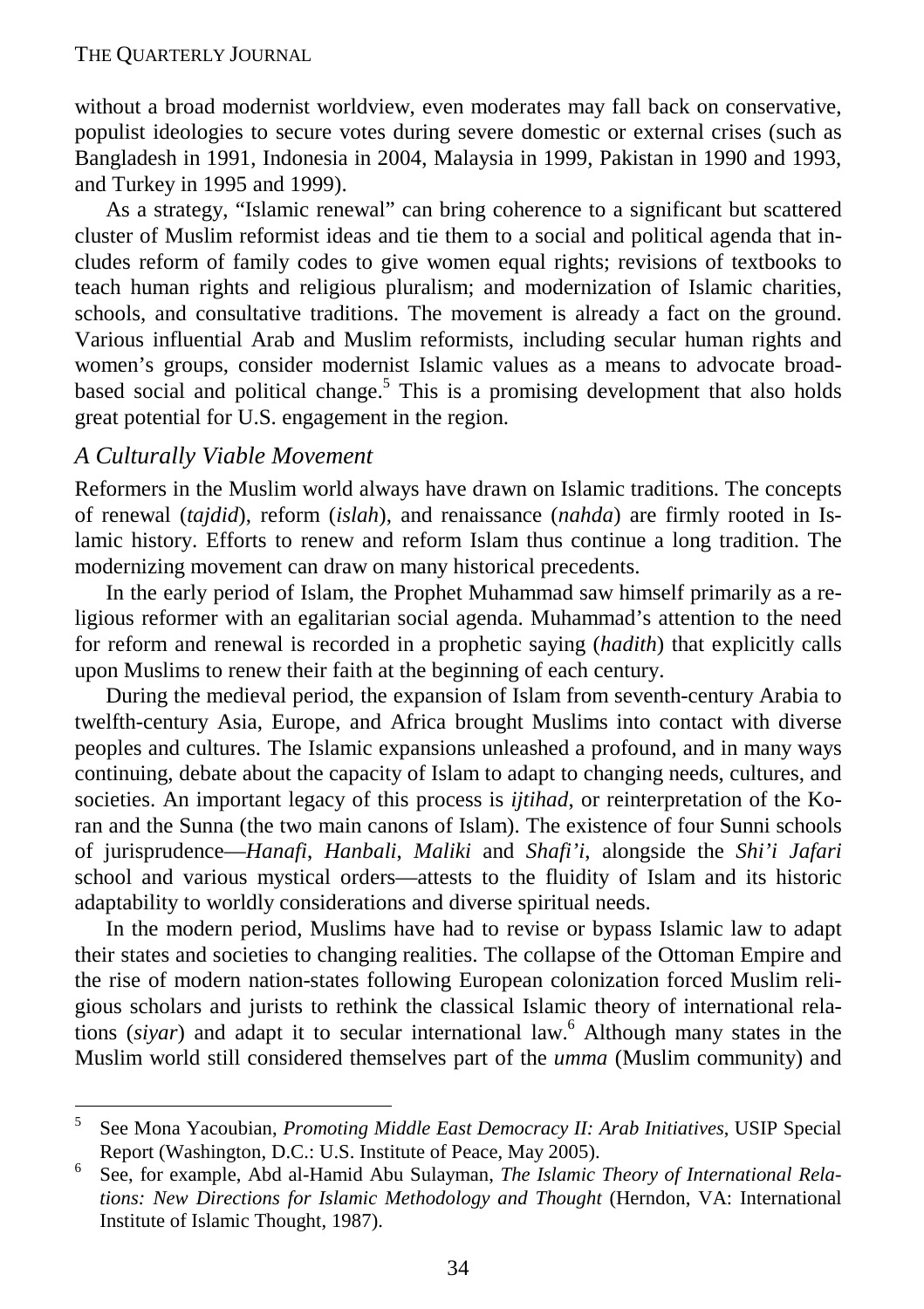formed various Islamic intergovernmental organizations, they fully embraced the notion of national sovereignty and interacted with one another on the basis of international law and norms, even when these contradicted international Islamic legal agreements<sup>7</sup>

Another significant precedent is the adaptation of Muslim legal traditions to modern public law. With the exception of Saudi Arabia, most Muslim states borrow from modern European penal codes. The aspect of Islamic law that has resisted change is the body of laws regulating personal issues such as marriage, divorce, inheritance, and custody of children. But even here, significant departures from *sharia* have taken place in countries like Tunisia, Morocco, Turkey, and Indonesia.<sup>8</sup>

A third area where Islamic law and institutions have adapted to international standards is human rights. Numerous studies have shown that lack of tangible progress in this area has more to do with politics than theology.<sup>9</sup> In the end, for the Islamic renewal project to succeed, Muslim modernist thinkers from different countries need to share their experiences and strategies. Equally important is "cross-topical" fertilization, through which methods to accommodate secular international law and national sovereignty can be applied to women's rights, freedom of belief, and human rights.

### *A Strong Philosophical Legacy*

The Islamic renewal movement can also draw on a progressive Muslim political philosophy. Many important social concepts in Islam—such as *maslaha 'amma* (common good), *masali'h al-'ibad* (the welfare of the people), *'adl* (social justice), *rahma* (compassion in social interactions), *ahl al-dhima* (religious minority rights), and *fard 'ayn* (human beings' capacity to act responsibly)—are clearly applicable to modern society. Notions of *ijma'* (consensus), *shura* (consultation), '*aqd* (contract), *haqq* (right), *naskh* (change or abrogation of existing laws or Koranic injunctions), *talfiq* (invention), *kiyas* (reasoning by analogy beyond scriptural evidence), and *ijtihad* provide a formidable politico-conceptual apparatus that can be used to revise anachronistic rulings and legitimize modern, accountable governance. Last, religiously prescribed values such as the protection of human life, personal property, moral and intellectual integrity, and the natural environment provide ample means for molding a modern ethical outlook.

# **Implications for U.S. Foreign Policy**

The importance of supporting "Islamic renewal" to counter religious extremism and enhance relations between the Muslim world and the West cannot be overstated. The fundamental question is whether the U.S. government can play a role without compromising the nascent renewal movement. Skeptics point to two major problems. First,

<sup>-&</sup>lt;br>7 Abdeslam Maghraoui, "Ambiguities of Sovereignty: Morocco, The Hague and the Western Sahara Dispute," *Mediterranean Politics* 8:1 (Spring 2003): 113–26. 8

Mahnaz Afkhami and Erika Friedl, *Muslim Women and the Politics of Participation: Implementing the Beijing Platform (Syracuse, NY: Syracuse University Press, 1997).* 

Abdullahi An-Naim, *Toward an Islamic Reformation: Civil Liberties, Human Rights, and International Law* (Syracuse, NY: Syracuse University Press, 1990).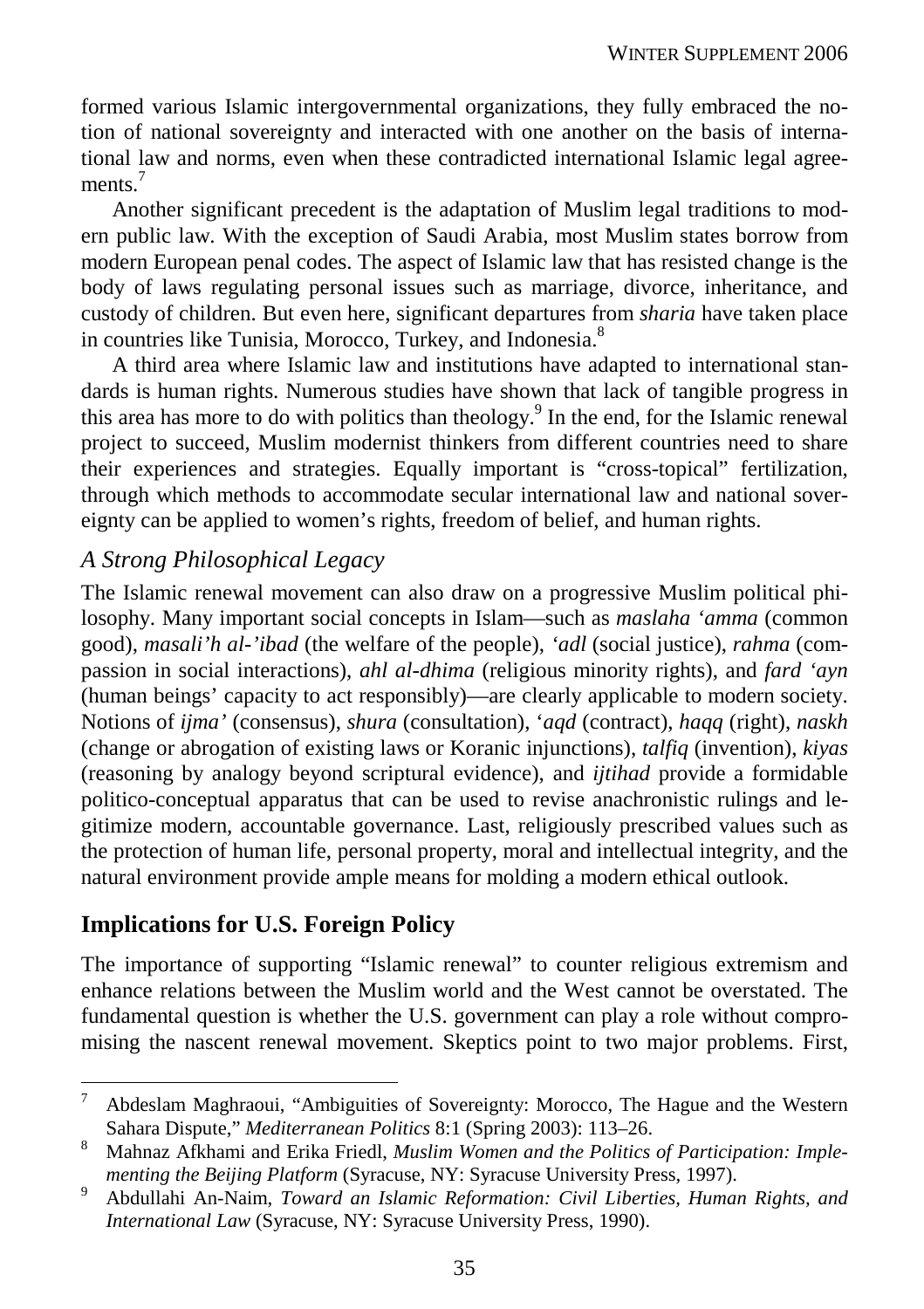faith-based initiatives are unlikely to garner significant American political support because they raise thorny constitutional issues. Second, and far more challenging, is the fact that the U.S. government is not trusted in the region. Any overt U.S. role could undermine the modernists' agenda and position. These are valid concerns.

However, the United States is already implicitly involved in reform movements with religious connotations. USAID and State Department programs that aim to revise textbooks, upgrade primary and secondary education, empower women, engage with moderate Islamists, modernize legal systems, or encourage interfaith dialogue already involve normative issues, and implicitly reflect a taking of sides in religious conflicts.

As for the issue of U.S. standing in the region, Islamic renewal provides a great healing opportunity, perhaps the only realistic one. Calling on Muslims to reform their societies on the basis of their own humanistic traditions and cultural heritage is surely less controversial for the United States than supporting regime change, cooperating with local security agencies, or pushing for reforms in the name of an abstract, secular notion of Western democracy.

Current efforts by various government programs involving implicit religious reforms are insufficient and do not have a major impact because they lack clarity of purpose and coordination. They do not adequately involve independent U.S. institutions, international agencies, and transnational civil society. They lack an explicit commitment and a concerted effort to engage with broad Muslim constituencies through trusted local charities, civic groups, and moderate religious movements. The involvement of the Islamic renewal movement would reinforce U.S. engagement, international backing, and Muslim support for meaningful, forward-looking reforms in the Muslim world. There is no real chance for substantive, progressive, and sustainable reform in the Muslim world outside the framework of Islam.

Democratic reforms in the Muslim world during the coming decade are likely to bring to power Islamist political parties. "Islamic politics" has emerged as the most likely choice among a constituency of hundreds of millions of people stretching from the Atlantic Ocean to Southeast Asia. Religious values and beliefs continue to inform social interactions at the community level; influential social groups throughout the Muslim world, including social, political, and economic elites, adhere to such a vision; and the formal political process has been shifting to accommodate "Islamic politics." Religion in politics is a reality in the Muslim world.

But what brand of "Islamic politics" will triumph? The radical, extremist version certainly has gained ground during the past decade, but a modernist, humanistic form of Islam should not be dismissed. U.S. policies could help tip the balance.

Before us is a historic opportunity for positive change in the Muslim world and for constructive American engagement. The most realistic and sustainable strategy for the United States today is to support a broad-based Islamic renewal movement by modernist Muslim thinkers for the explicit benefit of Muslim societies. Only a modern, reformed Islam can provide sufficient normative appeal to mobilize broad Muslim constituencies against religious extremism, for modern accountable governance, and for better understanding with the West. The development of such movements in the Muslim world is the terrorists' biggest fear and vulnerability. A renewal movement that ad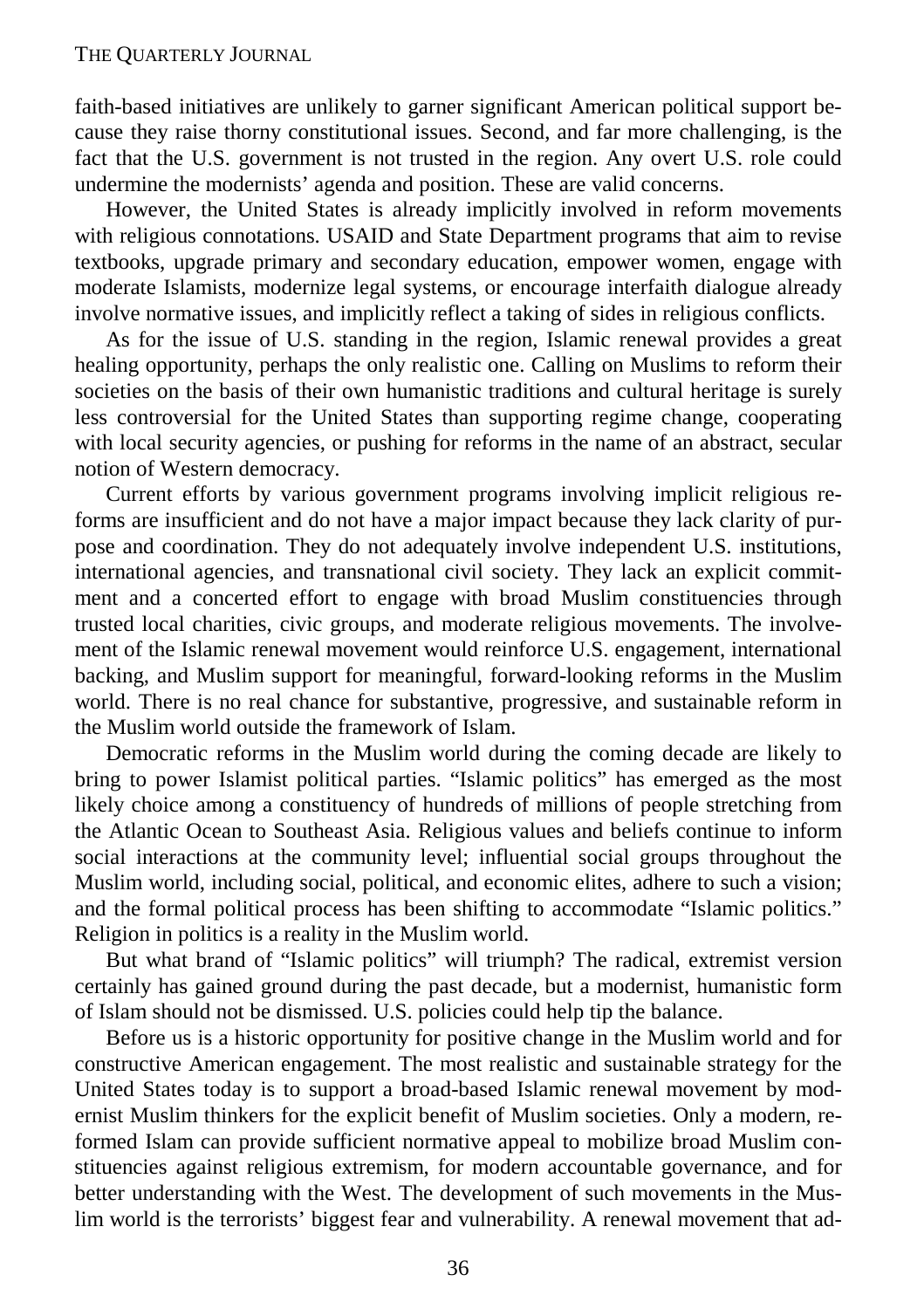dresses the Muslim world's major problems—using familiar language, historical references, and religious values, and providing a hopeful alternative to Al Qaeda's message of violence and self-destruction—will discredit not only Osama bin Laden and his associates but the Salafi jihadist ideology as a whole.

The United States' most obvious allies in this effort are independent, moderate Muslim thinkers, scholars, and community leaders who may question the moral superiority of "secular reason" but are willing to confront violence, oppression, and intolerance in the name of Islam. Moderate Islamist parties throughout the Muslim world; charitable groups with a social agenda in Morocco, Egypt, or Indonesia; international Islamic feminist networks; religious literary circles in Turkey; or prominent Islamic universities (such as Malaysia's) are all potential partners. The other religious actors are either ideologically opposed to a modernist project or do not have the political will to carry it out. The Salafists, who seek a society patterned exclusively on the Koran and Sunna, radically oppose modernity—which for them includes Islam's ninth-century, classical golden age. Salafists include violent groups like Al Qaeda and its affiliates as well as nonviolent groups associated with schools, sects, and doctrines that reject *ijtihad* and call for a return to an unmediated, original Islam.

Proponents of traditional Islam, including official religious scholars, state-run religious institutions, and chief muftis of prominent religious universities (such as Al-Azhar, in Cairo) are generally not hostile to the West. But they often are too closedminded or dependent on authoritarian governments to provide a credible alternative to the Salafi onslaught. And radical Islamist parties—who compete for votes with the moderate Islamists—can be tempted by ideological extremism if they participate in the political process. Despite growing efforts and expanding networks, the prospects for an Islamic renewal across countries and regions remain slim unless these scattered efforts and networks coalesce in a coherent movement that can articulate a common modernist vision and propose concrete reforms to achieve it.

### **Conclusion**

Current U.S. efforts to fight terrorism, promote democratic change, and improve the United States' image in the Muslim world are insufficient because they do not pay attention to the ongoing religious debate in the Muslim world. The United States could address these challenges by using the enormous, yet neglected, normative capital of Islamic reformist traditions in partnership with viable and credible Muslim partners. Obviously, the mechanisms, specific policies, and programmatic priorities of these concepts must be developed, refined, and synchronized to maximize impact and ensure cumulative success.

Policymakers should take into consideration differences among Muslim states and societies, as well as varying degrees of religious sensitivity. For example, it would be ill-advised to make Saudi Arabia the test case of religious reforms in the Muslim world, or to assert the human origin of the Koran as the starting point of the Islamic renewal project. Nonetheless, the principles of the reforms outlined in this essay are realistic and grounded in historical precedents. U.S. policymakers are beginning to see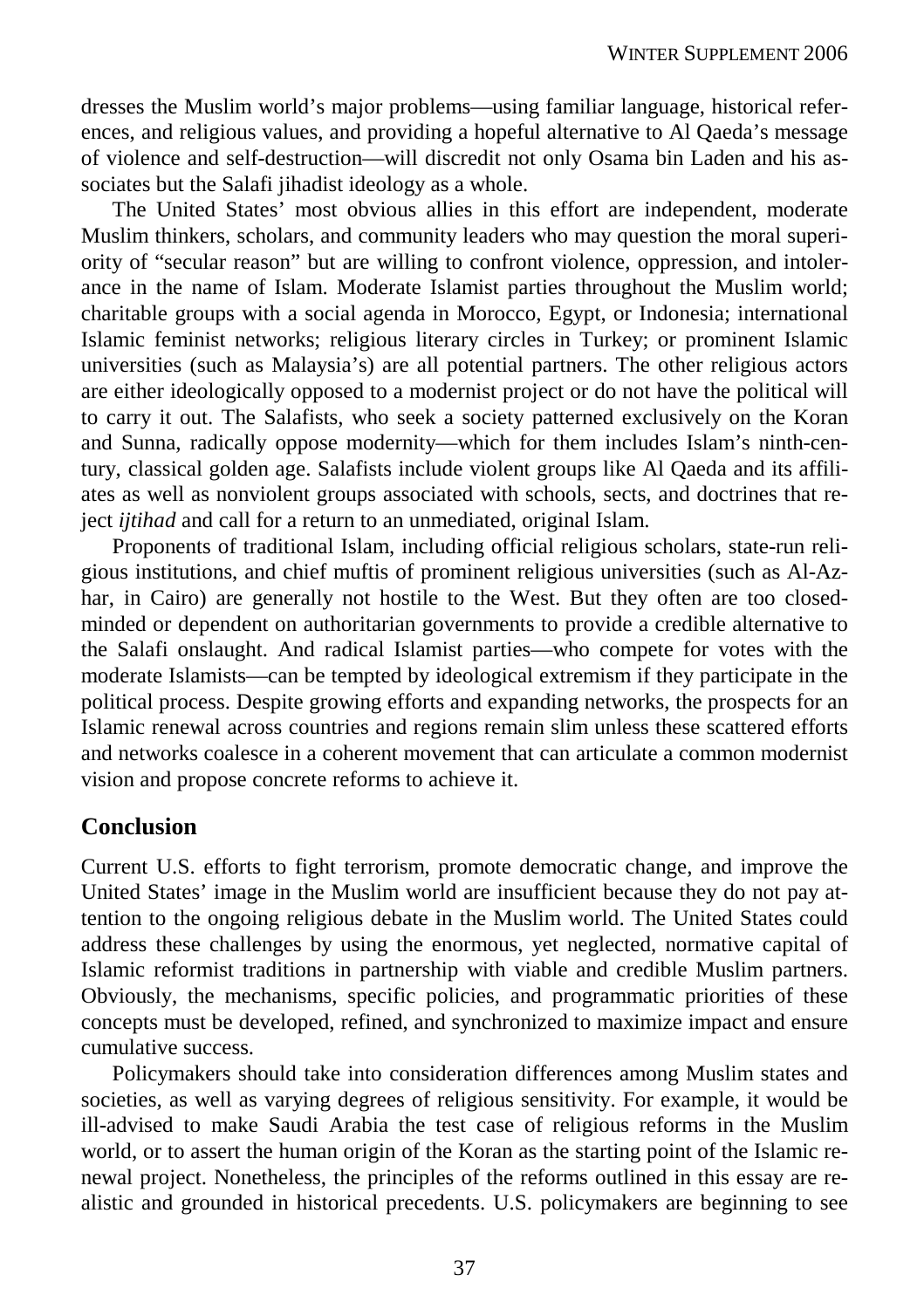the importance of engaging not just states and opposition groups, but Islam itself. Indeed, as the ideological fault lines become more apparent, several U.S. government agencies already are implicitly taking sides by supporting "moderate" Islamic leaders, groups, or parties. In this situation, U.S. detachment is not a realistic option.

### **Recommendations**

First, the United States should support the establishment of a "Muslim World Foundation" to foster the development of peaceful, prosperous, and open Muslim societies and polities. Modeled after the Asia Foundation and funded by an Act of Congress, such a body would focus on the major crosscutting challenges, including religious reforms, facing the Muslim world. But a Muslim World Foundation need not be an exclusively U.S.-based body. The U.S. could appeal to a centuries-old Islamic endowment tradition called *wakf*—used by leaders, states, and wealthy individuals—to provide for charities, schools, and universities. The Muslim World Foundation would draw on local and international experts, donors, and partners. And it would collaborate with governmental and nongovernmental associates across the Muslim world to pursue its agenda. As a non-profit and independent organization, the Muslim World Foundation would retain its intellectual credibility and ability to act as a convener and peacemaker, regardless of international tensions or U.S. policies.

Second, the United States should provide special grants to U.S. universities to promote Muslim modernist writings and ideas and translate them into concrete policies. Muslim modernist thinkers are scattered throughout the world, and when they meet on rare occasions—their debates and conference proceedings are not translated into practical reform policies. It is essential to establish regional forums where Muslim modernist thinkers meet regularly to sort out political, philosophical, and ideological differences and identify common denominators and goals. It is not sufficient to mobilize modernists to express themselves. It is also important to identify specific reform policies to be addressed to people and governments in the Muslim world, as well as to the international community—including Western powers, the United Nations, the Organization of the Islamic Conference, the International Court of Justice, and the World Bank.

The Arab Human Development Reports provide a very useful model. A similar series, exposing in stark terms the decay of Islamic cultures and civilizations and written by respected, diverse, and sympathetic Muslim scholars, would get the Muslim world's attention.

Third, the United States should engage Islamist parties on normative grounds. Throughout the region, Islamist parties have emerged as major actors and likely winners when allowed to compete without constraint. Some of these parties run on conservative agendas and promise to apply strict forms of *sharia*; others are more liberal and advocate a modern social agenda. Yet most are pragmatic and willing to compromise on what amount of Islamic law should be applied. This raises the issue of how to integrate Islamists into the democratic process without compromising the spirit of democracy or the rules and procedures that sustain it.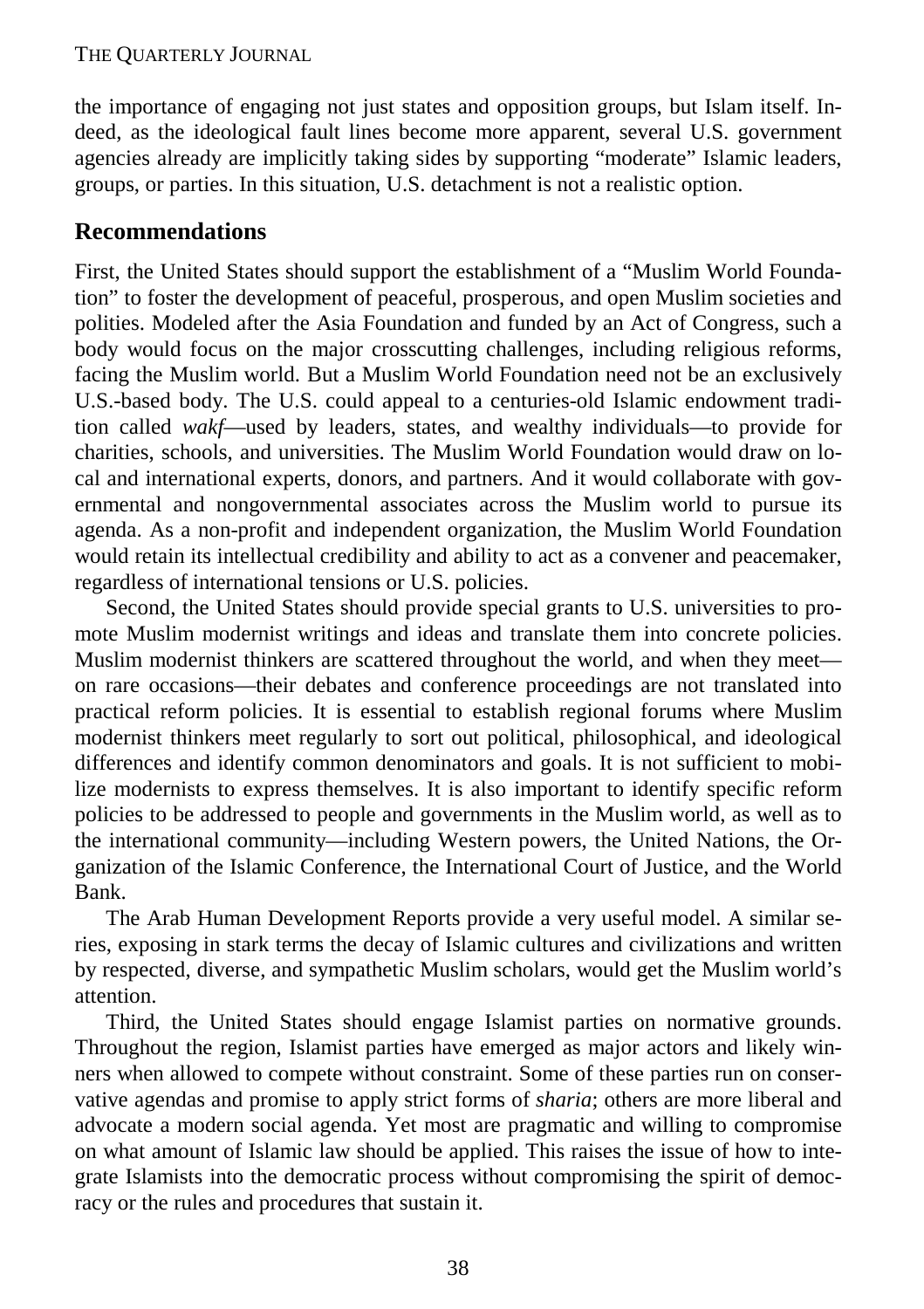In other words, the rationale of organizing free elections to promote democracy is questionable if the likely winners might subvert democratic norms and procedures. Yet, too many procedural constraints and pre-negotiated arrangements could de-legitimize the democratic process. When incentives are offered to moderate Islamists, the conservative rank-and-file and constituencies may rebel. Hence, institutional constraints to limit the power of Islamists, or incentives that look like cooptation measures, may actually backfire.

Instead of coercion and cooptation, "normative engagement" is a more constructive strategy. That is, debate with Islamists must take place about substantive issues such as civil liberties, freedom of worship, individual autonomy, gender equality, the rights of minorities, political pluralism, limitations on the powers of the state, and similar issues. For example: How would verbal commitment to the full range of civil and political rights play out in the real world? If Islamist leaders qualify the relevance of "divine sovereignty" and emphasize the role of elected rulers, that does not guarantee they will respect modern democratic rights. Anti-democratic norms and restrictions can be imposed in the name of a conservative majority that believes ultimate sovereignty rests with God. Islamist leaders are not clear about whom they represent. Some Islamic principles may well be compatible with modern democratic norms, but the challenge rests in how Muslims choose to apply them. The possibility exists that different, even contradictory, interpretations of Islamic principles can arise and, in the absence of an institutionalized religious authority that is accepted by all, lead to the subversion of democratic norms.

Fourth, the United States should put more emphasis on substantive social, educational, and religious reforms. National elections are essential to democratic legislative and executive authority, but if these reforms of the political process are abstracted from substantive issues, the exercise will result in a superficial formal process that can be manipulated by semi-authoritarian rulers and radical Islamists. Concern with normative, substantive issues does not preclude other crucial institutional reforms. The development of a robust civil society, an independent judiciary, a transparent government, a depoliticized military, and accountable security forces is just as important for creating hospitable conditions for democratic representation. Moreover, combining limited elections with serious institutional reforms to enhance the state's performance and accountability can easily be justified according to Islamic traditions. Equally important, however, is the need for the U.S. government to encourage religious reforms to modernize Islamic principles, teachings, institutions, practices, and jurisprudence. The cornerstone of these reforms is the effort to expand the conceptual boundaries and foundations of *sharia* beyond the Koran and Sunna, or what Muslims consider the fundamental scriptural basis of Islam. In other words, it is important to establish publicly that *ijtihad* has been a major source in the formulation of Islamic law. This point is important in justifying modern advances in women's rights, civil rights, human rights, and the accommodation of cultural and religious differences on Islamic grounds.

Fifth, the United States should refocus and coordinate its public diplomacy, democracy promotion, and aid programs to reinforce Islamic religious reforms and renewal. Public diplomacy efforts should draw connections between American values and Is-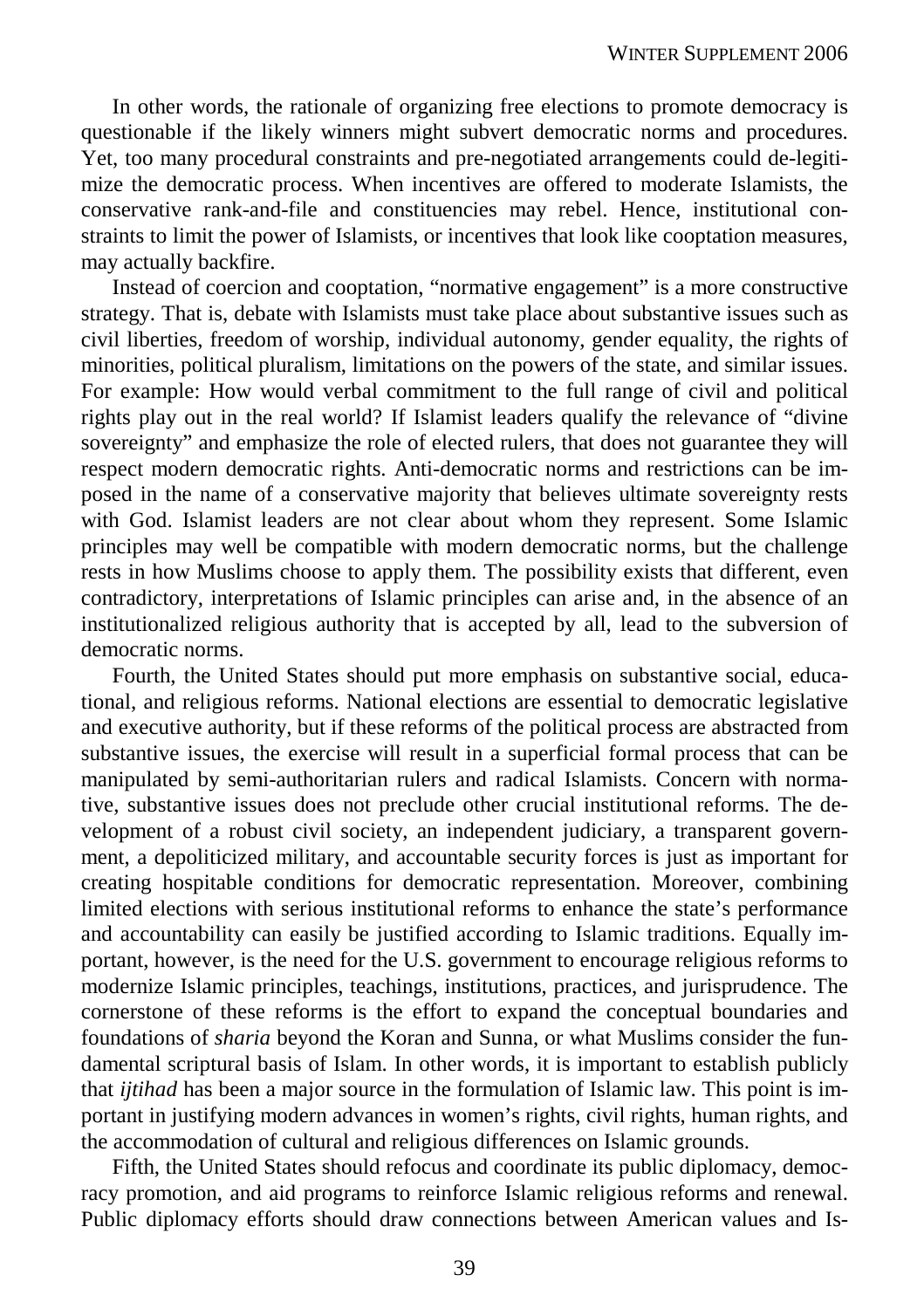lam's humanist traditions. Muslims are proud of a golden-age heritage they associate with openness, tolerance, and scientific achievement. Islamic traditions are entirely compatible with American values such as tolerance and entrepreneurship. Emphasizing these aspects of Islam and similar American values will help discredit Islamic extremists.

Pro-democracy initiatives should include religious reform. If permissible, organizations such as the National Democratic Institute and the National Endowment for Democracy should expand their programs beyond elections, political parties, and parliaments. Nothing in their mandate would prevent them from supporting the modern training of religious scholars, judges, and imams; providing special scholarships to women studying religious topics; and reprinting and disseminating writings by modernist Muslim scholars. The United States should support local groups that are at the forefront of these reforms.

Finally, the United States should consider supporting religious charities in the Muslim world. Because many Muslim governments' social safety nets are weak or nonexistent, religious organizations provide many services to the needy, including medical care, childcare, and disaster relief. Concerns that these networks are linked to terrorism are often misplaced. Extremists with a global jihadist agenda do not open local "soup kitchens" to build electoral support. They pursue different strategies. USAID should work with Muslim social networks and give impetus to moderate Islam by funding small charities and training programs for youth and women.